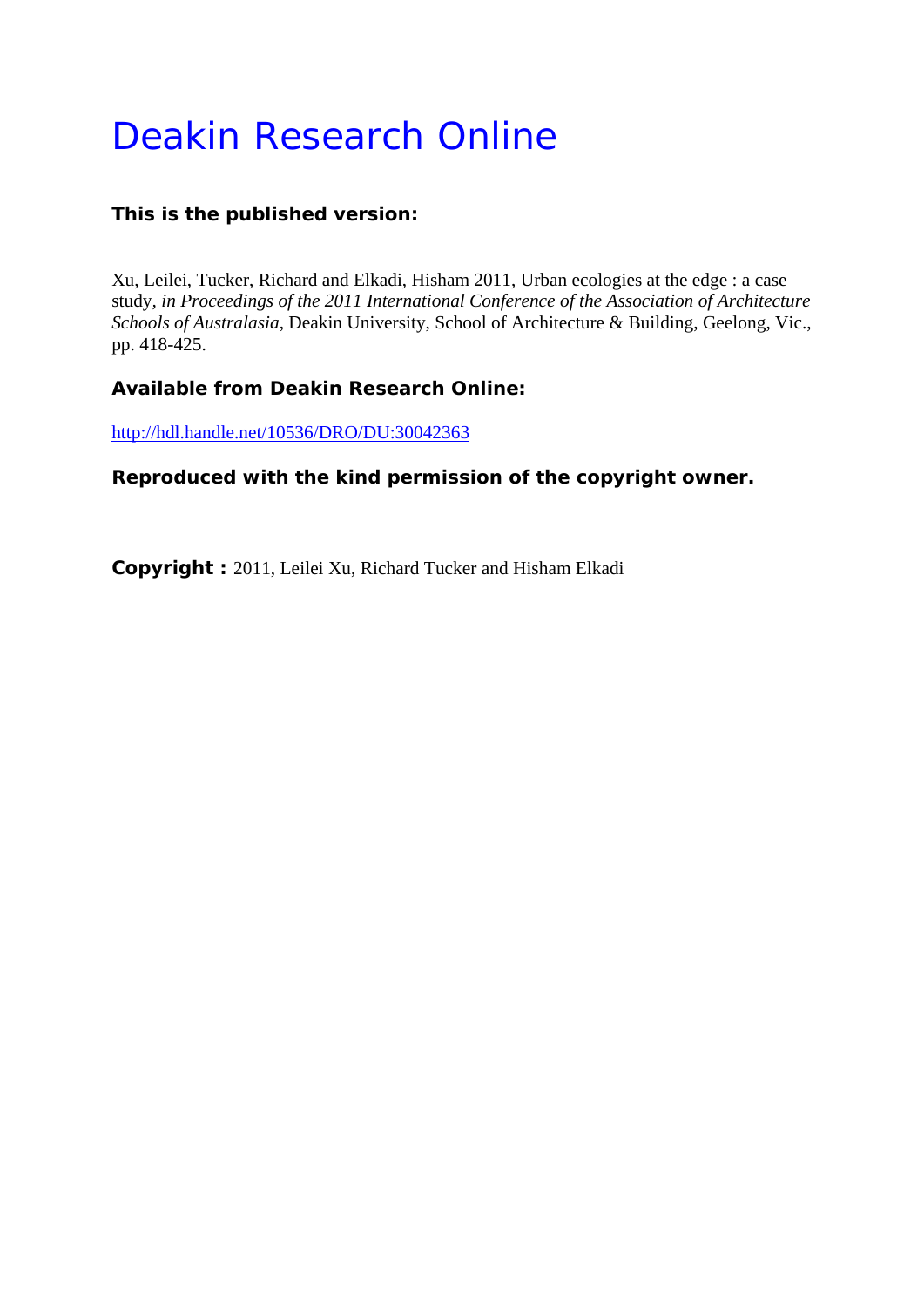#### **URBAN ECOLOGIES AT THE EDGE: A CASE STUDY**

Leilei Xu 1), Richard Tucker 2) and Hisham Elkadi 3)

1) Deakin University, Australia, leilei.xu@deakin.edu.au 2) Deakin University, Australia, richard.tucker@deakin.edu.au 3) Deakin University, Australia, hisham.elkadi@deakin.edu.au

#### **ABSTRACT**

This paper discusses some central theoretical and methodological constructs in the field of urban ecologies, identifies research gaps in the field, and uses the Victoria Laboratory of Urban Ecologies (VALUE) as a case study illustrating possible directions of future urban ecologies research. It begins by tracing the theoretical roots of urban ecologies before reviewing contemporary urban ecologies studies throughout the world. Two critical gaps in urban ecologies research are identified, suggesting opportunities for future studies. The paper then introduces the research teams and projects of VALUE – a research centre hosted by the School of Architecture and Building at Deakin University. The paper concludes that the research activities in VALUE are at the edge of urban ecologies research due to the interdisciplinary nature of collaboration in and between project teams, which have thus been able to address gaps in urban ecologies research and make important contributions to the field.

#### **BACKGROUD**

#### **Theory of Urban Ecologies**

Urban ecologies research can be defined as the investigation of living organisms in relation to their environments in towns and cities. Using the ecological approach, as Sukopp has explained it, a city is considered as an ecosystem, "characterized by its history, its structure and function, including both biotic and abiotic components, and the cycling and conversion of energy and materials. Cities also have their own spatial organisation and distinctive patterns of change through time, which result in patterns of species' behaviours, population's dynamics and the formation of communities" (2002, p. 79).

Early studies of urban ecologies were in the tradition of natural history and focused on single biotopes. The investigations often centred on the documentation of flora and fauna, as well as plants and animal migrations directed by human beings (Sukopp, 2002; Pickett et al, 2001). For example, Johnson provided a list of recorded species of a particular area in London in the early 1600s, and the flora of Paris was repeatedly studied in the  $17<sup>th</sup>$  and  $18<sup>th</sup>$  century (Sukopp, 2002). Growing from this root, the study of the ecological structure and function of habitats or organisms within cities is still the most common approach used in urban ecological studies. Scholars of urban ecologies have agreed to label this approach as *ecology in cities* (Pickett et al, 2001).

Contrasting to the ecologies in cities approach, an alternative approach to urban ecologies exists in landscape architecture and planning: *ecology of cities*. Using an ecology of cities approach, entire cities are examined from an ecological perspective (Pickett, 2001), so that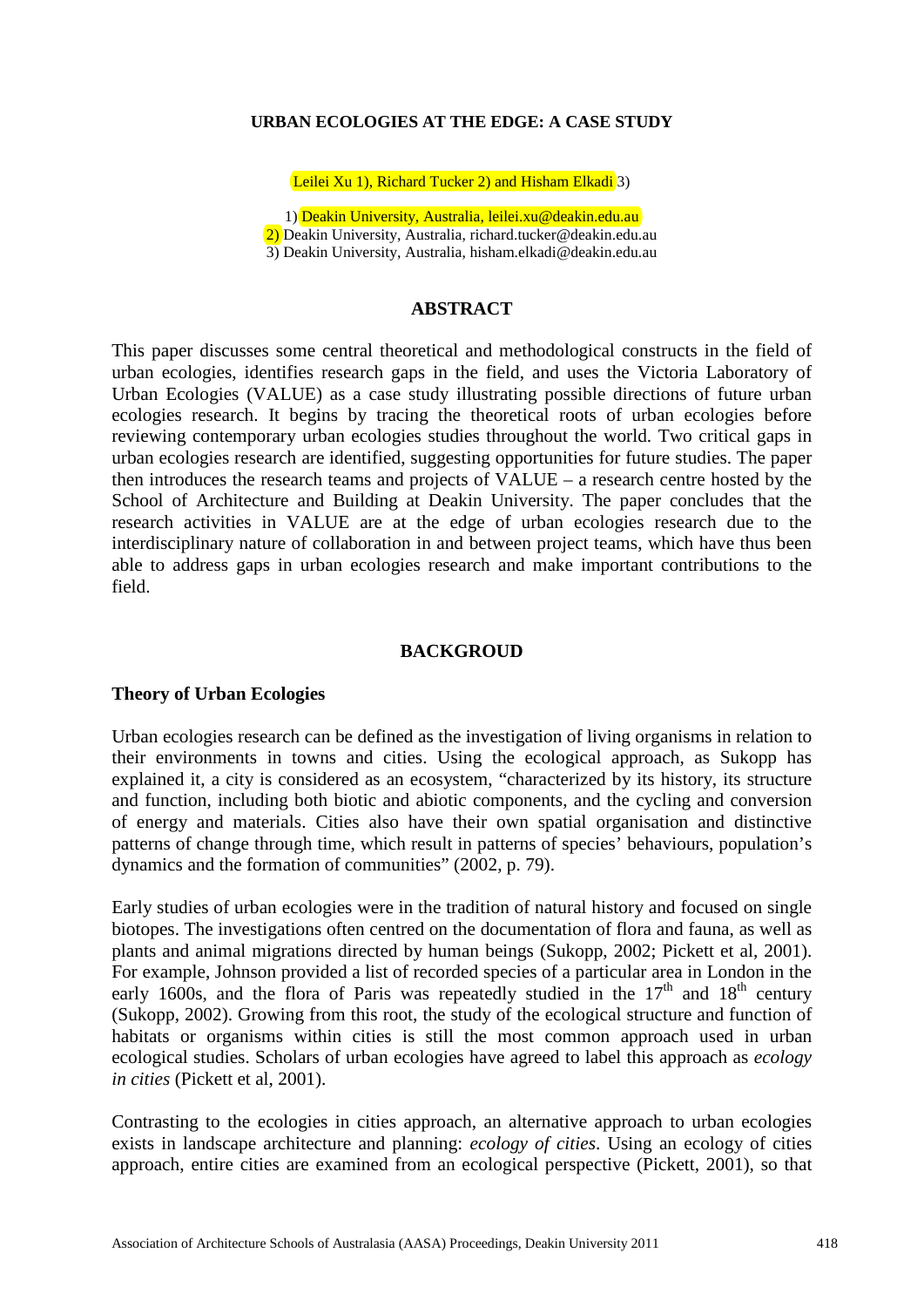research at the scale of whole cities and urbanised areas can be addressed. Research questions have included the assessments of the flux of nutrients, water, energy and organisms throughout entire cities and towns, or the effects of land-use change over time on the distribution and abundance of organisms within a city. As research questions at the scale of whole cities and urbanised areas require multidisciplinary teams and a large amount of resources, relatively little progress has been made in this area. However, there is now growing interest in the ecology of cities approach to develop programs for ecologically sustainable development (ESD) in cities (McDonnell, Hahs, & Brueste, 2009). An example of ecology of cities in ESD is the introduction of the concept of the "ecological footprint." The ecological footprint of an urban area indexes the area required to produce the resources used, and to assimilate the wastes produced, by a defined population at a specified material standard of living. For example, the population of Vancouver, Canada, appropriates the productive output of a land area nearly 174 times larger than its political area to supports its present consumer lifestyle (Rees, 1996).

## **Contemporary Urban Ecology Studies and Research Gaps**

Contemporary research in urban ecologies has come to an agreement that cities are hybrid phenomena that emerge from the interactions between human and bio-geo-physical processes and thus cannot be fully understood by studying their component parts separately (Alberti, 2008; Pickett et al, 2001). Because human and ecological factors work simultaneously at various levels, neither the natural nor the social sciences can explain in their separate domains how integrated human and ecological systems emerge and evolve. Therefore, it is necessary to integrate natural and social sciences into one framework to understand urban ecosystems as coupled human and ecological systems (Albert et al., 2003).

Yet, much urban ecologies research has failed to consider the socioeconomic components of urban systems. For example, research at the Australian Research Centre for Urban Ecology (ARCUE) focuses only on natural systems. Furthermore, it could also be argued that research at the Urban Ecology Research Laboratory (EURL) at the University of Washington, although recognising urban ecosystems as coupled human and natural systems, has made little attempt to investigate the human system in cities. Empirical studies conducted by EURL have monitored landscape patterns associated with urban growth, linked urbanization and vegetation carbon patterns, assessed the impacts of urbanization on near-shore and urban water, and modelled land cover change and casting scenarios for regional growth. The expertise of the research team covers urban design and planning, geographic information science, forest resources, computer science, etc. ("The Urban Ecology Research Laboratory", 2011). While the Baltimore Ecosystem Study (BES) has developed a human ecosystem framework (Machlis, Force & Burch, 1997), and thus has conducted analyses of both the natural and social systems of Baltimore city, the framework needs to be tested and revised before it can be generalised in other contexts.

## *Modelling Coupled Social-Ecological Systems*

Important progress has been made in modelling dynamic ecological systems. For example, Wu and David (2002) have presented a spatially explicit hierarchical modelling approach to studying complex ecological systems, as well as a software platform designed to facilitate the development of models. In order to optimise model complexity and reduce uncertainty, Grimm and colleagues proposed pattern-orientated modelling that systematically uses multiple patterns observed in real systems at different hierarchical levels and scales (Grimm, Revilla, Berger, Jeltsch, Mooij, Railsback, Thulke, Weiner, Wiegand & DeAngelis, 2005).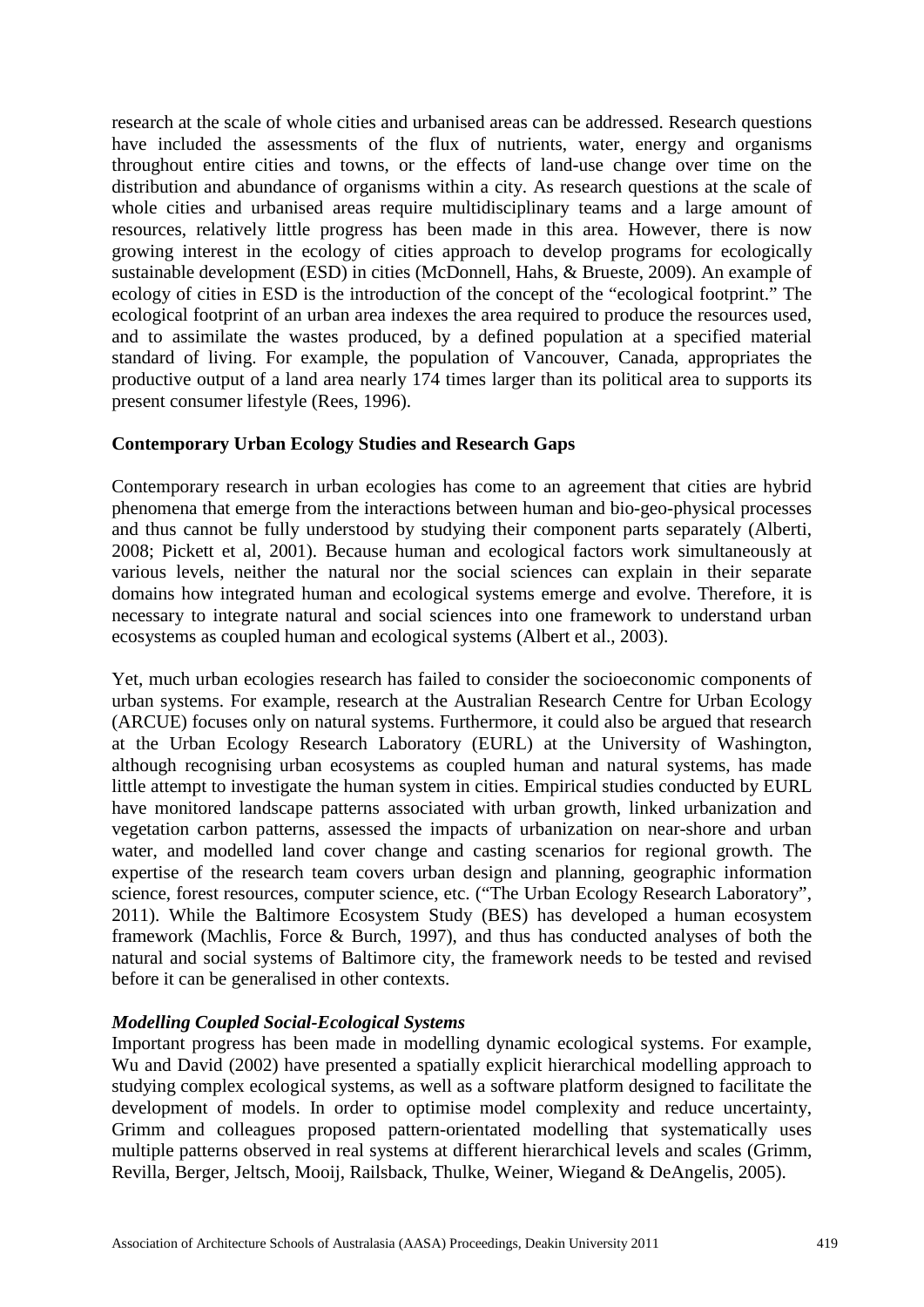However, there remains a gap in the knowledge. As Alberti (2008) points out, no one has formally tested hypotheses about the interacting emergent behaviours of the holistic urban ecosystems. Therefore, it is necessary to develop the modelling of ecosystems that effectively incorporate human activity and behaviours. Models that explain how people affect the composition of habitat patches and their patterns will have to integrate historical, political, cultural and economic factors with traditional variables such as competition, predation and nutrient availability, which also control the distribution, abundance and relations of organisms (Collings et al., 2000). As we shall briefly discuss now, research into ecologically sustainable development recognises that models such as these can only be developed by interdisciplinary teams that cross the boundaries between the natural and social sciences.

## **Urban Ecologies and Sustainability: Multidisciplinary and Interdisciplinary Research at the Edge**

In their book *Rethinking Science*, Nowotny et al. suggest that modern research communities are experiencing a transgression of discipline boundaries that echoes the changes that occurred in the scientific revolution of the seventeenth century and the industrial revolution of the nineteenth century (Nowotny *et al.* 2001). Thus, as Thompson Klein suggests (Klein 1996), two claims about knowledge are widely made today:

- knowledge is increasingly inter-disciplinary;
- the crossing of discipline boundaries has now become a defining characteristic of knowledge production.

Contemporary research in the built environment disciplines is not immune from these changes. This is particularly so with research into sustainable built environments, which is a topic, as Copper describes it, "that respects no spatial, temporal or discipline boundaries" (2002, p. 126). This is because, as Bentivegna et al. suggest (2002), success or failure in any development situation is dependent on integration across the various urban decision-making and professional disciplines to link socio-economic and technical dimensions as well as planning, property, design and construction. As Uiterkamp and Vlek have pointed out (2007), since the late 1980s sustainability research has been a focus of both the natural environmental sciences (physics, chemistry, and biology) and a wide range of environmental sub-disciplines in psychology, sociology, economics, law, and philosophy. Thus, they argue, the quest for sustainability has increased the need for multidisciplinary research. As Robinson reiterates (2004, p. 378),

*"What is needed is a form of transdisciplinary thinking that focuses on the connections among fields as much as on the contents of those fields; that involves the development of new concepts, methods and tools that are integrative and synthetic, not disciplinary and analytic; and that actively creates synergy, not just summation."*

Elkington's (1998) notion of 'the triple bottom line' suggests that equal weight should be given to the social, economic and environmental components of sustainable development. Giddings et al. argue that the division of sustainable development into these three separate sectors has been shaped by the alienation of much of human life from the environment, as well as the separation between production and consumption (Giddings *et al.* 2002). They suggest this does not produce an integrated or principle based outlook (p. 195):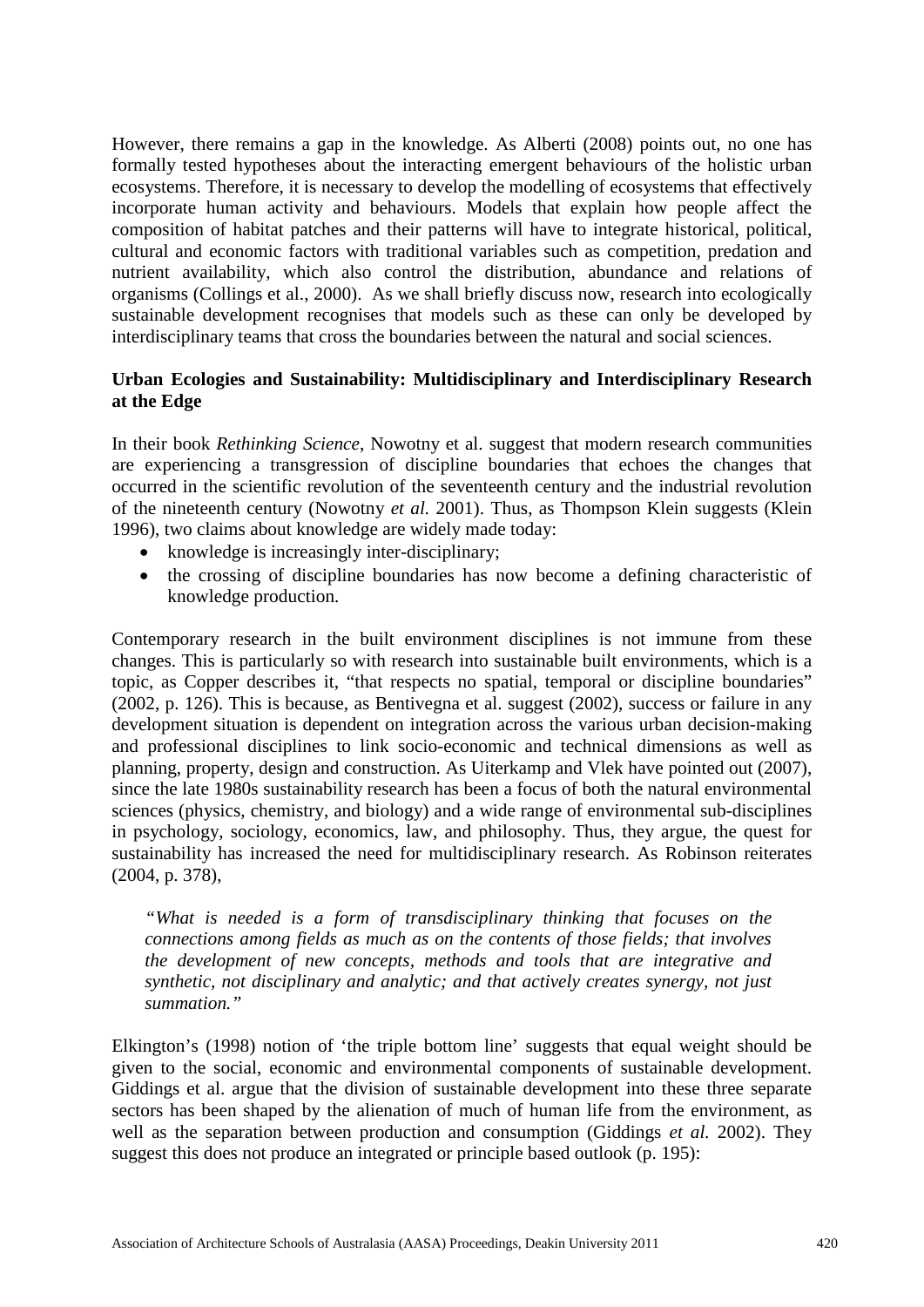*"we cannot pretend to separate the impacts of our actions into distinct compartments. There is a need to overcome the barriers between disciplines to an interdisciplinary or even trans-disciplinary view of the world. Sustainable development, to have long-term meaning, will be an integrated and principle based outlook on human life and the world we live in."*

Thus, as Deakin et al. discuss (2002, p. 104), 'post-Brundtland' it has been recognized "most forcefully" that a 'trans-disciplinary' approach is key to a fully integrated assessment of sustainable urban design (Deakin *et al.* 2002). Boulanger et al. also suggests that an analysis of the most challenging sustainability issues reveals that an interdisciplinary approach is central to sustainable development decision-making (Boulanger and Bréchet 2005). Copper presents a wheel of ten cognate disciplines involved in research on sustainable cities; these are Architecture, Planning, Law, Economics, Sociology, Psychology, Medicine, Ecology, Materials Science and Engineering. Although Cooper suggests that the closer disciplines are, "the more likely they are to share a common parentage and so the more open their boundaries are likely to be to each other." Thus, in the international project on sustainable urban development that Cooper reports on, the three disciplines most represented fall within an arc formed by engineering, architecture and planning. In the case study we shall consider now – the Victoria Laboratory of Urban Ecologies – we shall also see an interdisciplinary approach that also has a focus on sustainable urban development.

## **VICTORIA LABORATORY OF URBAN ECOLOGIES: A CASE STUDY**

The former part of this paper has reviewed the area of urban ecologies and identified two critical gaps in urban ecologies research - . The latter part of this paper will use the Victoria Laboratory of Urban Ecologies (VALUE) as a case study. The School of Architecture and Building at Deakin University created the Victoria Laboratory of Urban Ecologies (VALUE) in 2010. This initiative has the objective of integrating scientific knowledge within the School and the University. In addition, VALUE aims to bridge science, society and policy, by establishing channels of partnership between the research centre and other key groups, organizations and institutions in the region (Leao, 2010).

## **Four Research Teams**

The expertise of the 25 researchers in VALUE covers a wide range of specialties, with teams formed around four themes: Urban and Regional Ecology, Cultural Ecology, Construction Ecology, and Architectural Sustainability. VALUE is thus designed to, and indeed it might be argued, informed by the need for significant integration for new knowledge production towards sustainable development in the built environment. As we shall see now, the knowledge production within and between these teams is fundamentally trans-disciplinary in nature.

The Urban/Regional Ecologies research team has research expertise in geographic information science; stakeholder management; and design encouraging environmental awareness in children. The current research projects conducted by the team include Bellarine Peninsula, Vision 2, Peoplemap, and Regional Growth and Climate Change. The aims of these projects are to integrate natural and social sciences in the study of the ecosystem of Geelong Region, and develop models for the coupled human-natural system.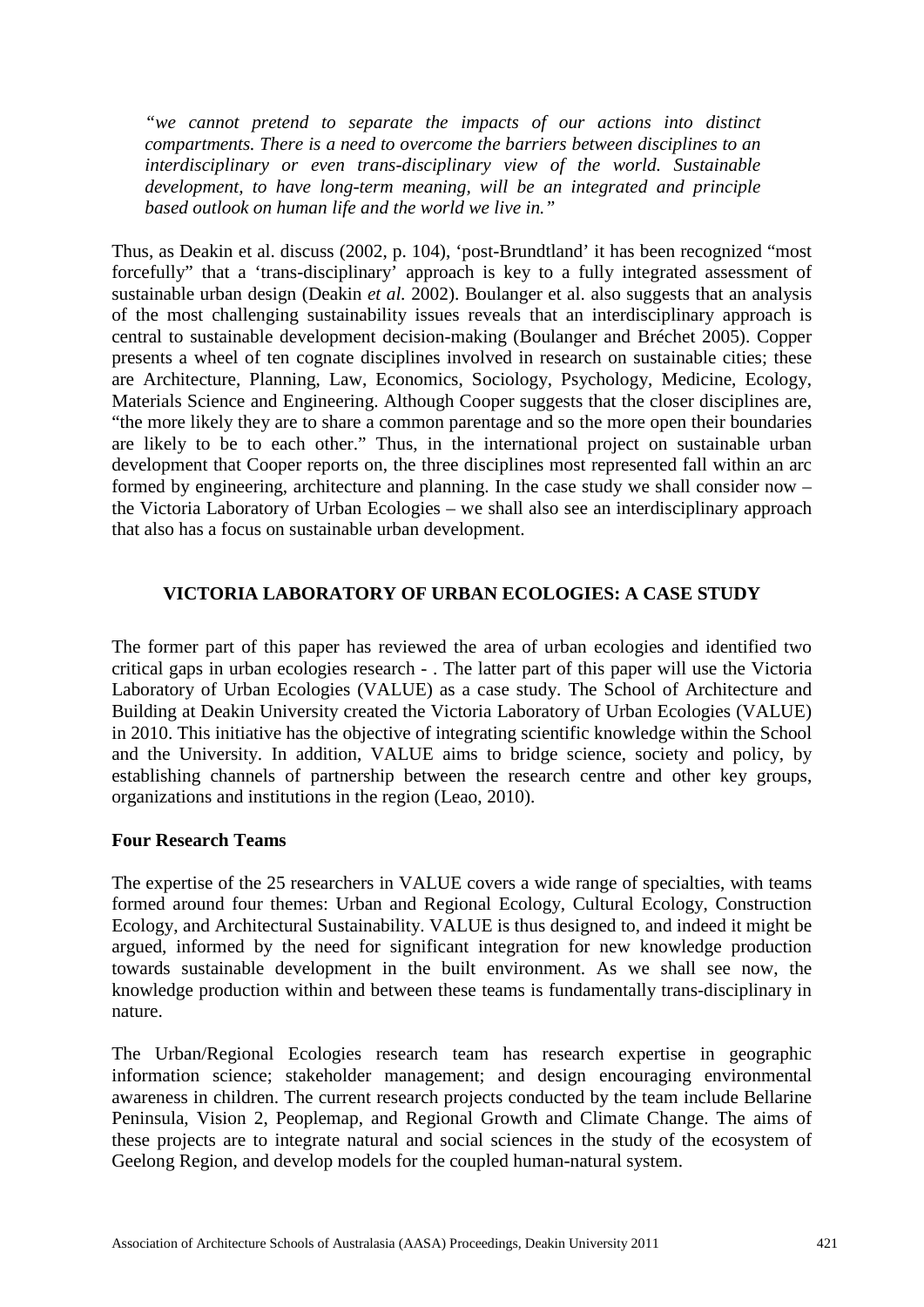The Cultural Ecologies research team is interested in the study of social and cultural issues related to the built environment. The research expertise of the team covers migration and architecture, war and destruction/construction, low energy and solar energy systems, architectural history, culture and architecture, sustainable urban growth, and architectural education. The current projects conducted by the team include sustainability in coastal housing development and the production of migrant architecture.

The Construction Ecologies research team seeks to investigate the dynamic interdependent structure and behaviour of resource systems that support the built environment life cycle supply chains. The research expertise of the team covers construction management, risk management, concrete noise barriers, lightweight structures, and building information modelling. The current projects of the team include sustainable infrastructure construction and construction supply chain teams and waste.

The Architectural Sustainability research team investigates the environmental performance of buildings and urbanised areas. The expertise of the team covers glass architecture, natural ventilation in buildings, urban heat islands, urban design, and building performance measurement. The current projects of the team include an analysis of the environmental performance of sport facilities, environmental performance of health facilities and contextual influences on comfort and energy performance in offices.

Collaboration in VALUE transcends discipline boundaries via two mechanisms of collaboration: 'Multidisciplinary' and "Inter-disciplinary'. Via these two mechanisms, a number of projects are being pursued; some of which have a discipline specific focus and some of which transcend disciplines, but most of which have sustainable development as a prime or subsidiary focus.

# **Multidisciplinary Collaboration in VALUE**

Multidisciplinary collaboration occurs when the four discipline teams work in series and in parallel without stepping outside of their discipline boundaries. For example, Peoplemap project is a recently finished study by the Urban and Regional Ecologies team. It used multidisciplinary approaches to elicit and broadcast community voices. The process is based on a *vox populi* format in that a trained interviewer randomly invites people from the street to answer prepared questions. There were 166 people from Geelong Region who participated in the interviews. The interview data was analysed using the technique of thematic analysis, and the results were presented using a geographic information system. The project demonstrates the multidisciplinary collaboration of social science methodology in combination with geographic information science (Xu & Elkadi, 2011).

The Sustainability of Housing Development project is a recently completed project by the Cultural Ecology team. It aimed to develop a multi-criteria approach to evaluate the sustainability of housing development. The research combined qualitative and quantitative methods, using a geographic information system as a platform. Three housing precincts in Geelong region were chosen as the sites, and five criteria have been identified: Greenhouse gas emissions, resource use, housing equity and diversity, character, and community connectivity.

## **Interdisciplinary Collaboration in VALUE**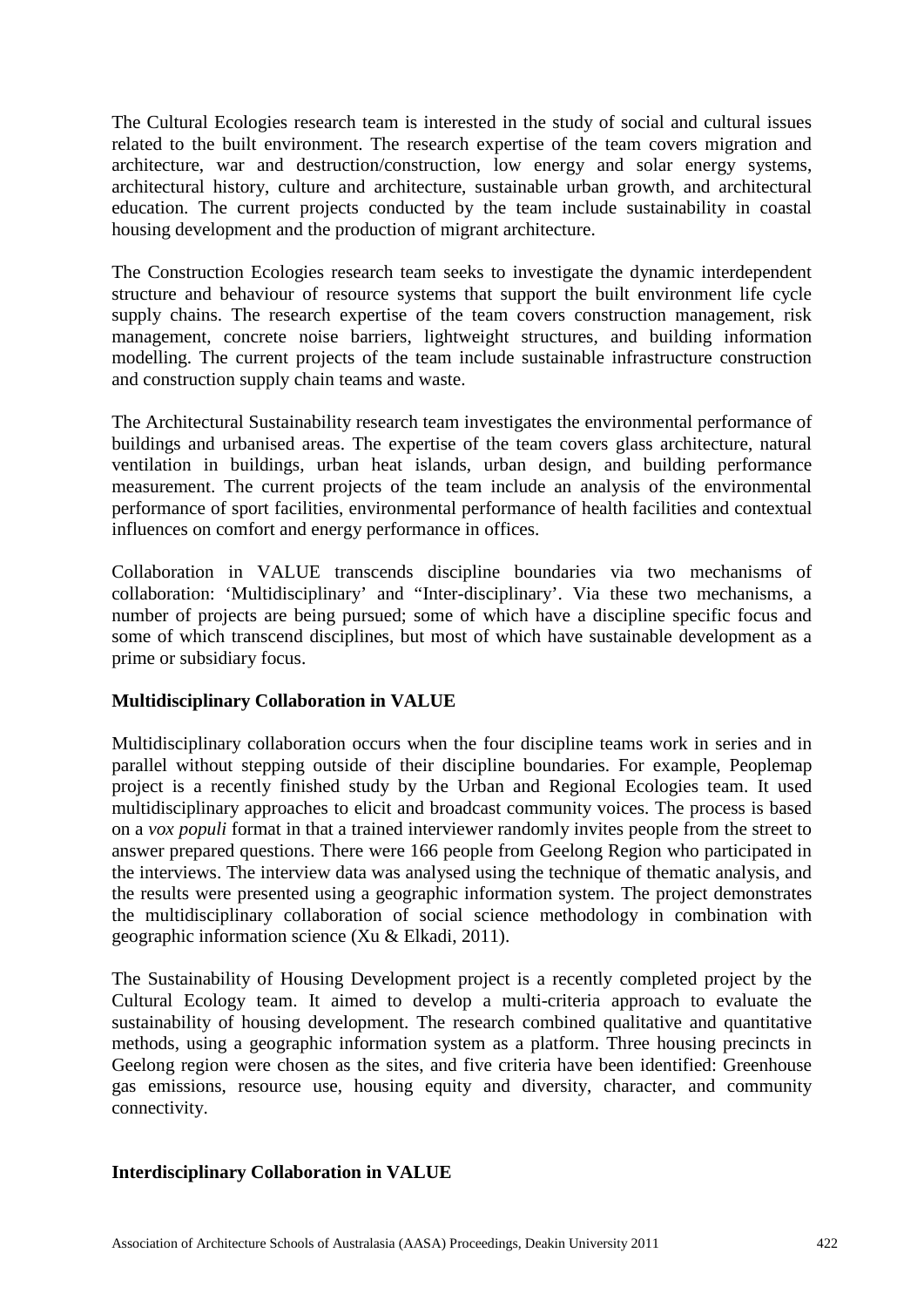'Interdisciplinary' collaboration occurs when the four discipline teams work together through the development of shared perspectives to construct common theoretical positions, conceptual frameworks, or methodological approaches. This happens via, firstly, peer review, in which teams assess research across the themes, or secondly, via short-life inter-disciplinary teams working to produce new knowledge by collaborating in dynamic research in which discipline boundaries become permeable and are therefore transcended. For example, a recent ARC-funded Linkage project has been developed by members from three teams: urban/regional ecology, cultural ecology, and architectural sustainability. The project is titled: *'Sea change' communities: Inter-generational perception and sense of place*. The research is proposed to quantify factors that determine the 'character' of two historic Victorian coastal towns that have been affected significantly over recent decades by the sea change phenomenon. It will evaluate the effectiveness of local planning scheme provisions to preserve character, and will explore the impact of the measured changes with generationaland gender-specific focus groups to determine the differences in their perceptions and responses to the changes.

Another example of interdisciplinary collaboration is the development of a recently commenced project known as Vision II. Vision II has been developed by members from the urban/regional ecologies, cultural ecologies, and construction ecologies teams. It is a 12 months project that considers the reinvigoration and re-imagining of the city centre of Geelong by engaging stakeholders from public and private sectors with the aid of computer modelling. Five steps are involved in the project: (1) to identify key stakeholders and key issues regarding Central Geelong reinvigoration; (2) To model the current situation of Central Geelong by using GIS & 3D modelling; (3) To develop alternative scenarios for Central Geelong reinvigoration; (4) To assess the alternative scenarios by using GIS & 3D modelling and from the key stakeholders' perspective; and (5) To propose an optimal scenario for Central Geelong reinvigoration (Yang & Elkadi, 2011). The project is jointly supported by the Victorian Government, Deakin University, the City of Greater Geelong and the Committee for Geelong; and the Victorian Government has approved \$150,000 to fund the project.

## **CONCLUDING THOUGHTS**

Recent projects identified by VALUE teams, both multidisciplinary and interdisciplinary, address two critical gaps in urban ecologies research. The Peoplemap project combines social science methodology (e.g., interviews and survey) and geographic information science; the 'sea change' communities project integrates social science methodology with natural science. The Vision II project not only integrates social science into urban ecologies research, but also contributes to urban ecological modelling. Therefore, through multidisciplinary and interdisciplinary collaboration, VALUE is able to develop cutting-edge research projects and addresses research issues at the edge of urban ecologies, thus advance our knowledge of urban ecologies.

#### **REFERENCES**

The Urban Ecology Research Laboratory. (2011). Retrieved 19th May, 2011, from http://www.urbaneco.washington.edu/contact.htm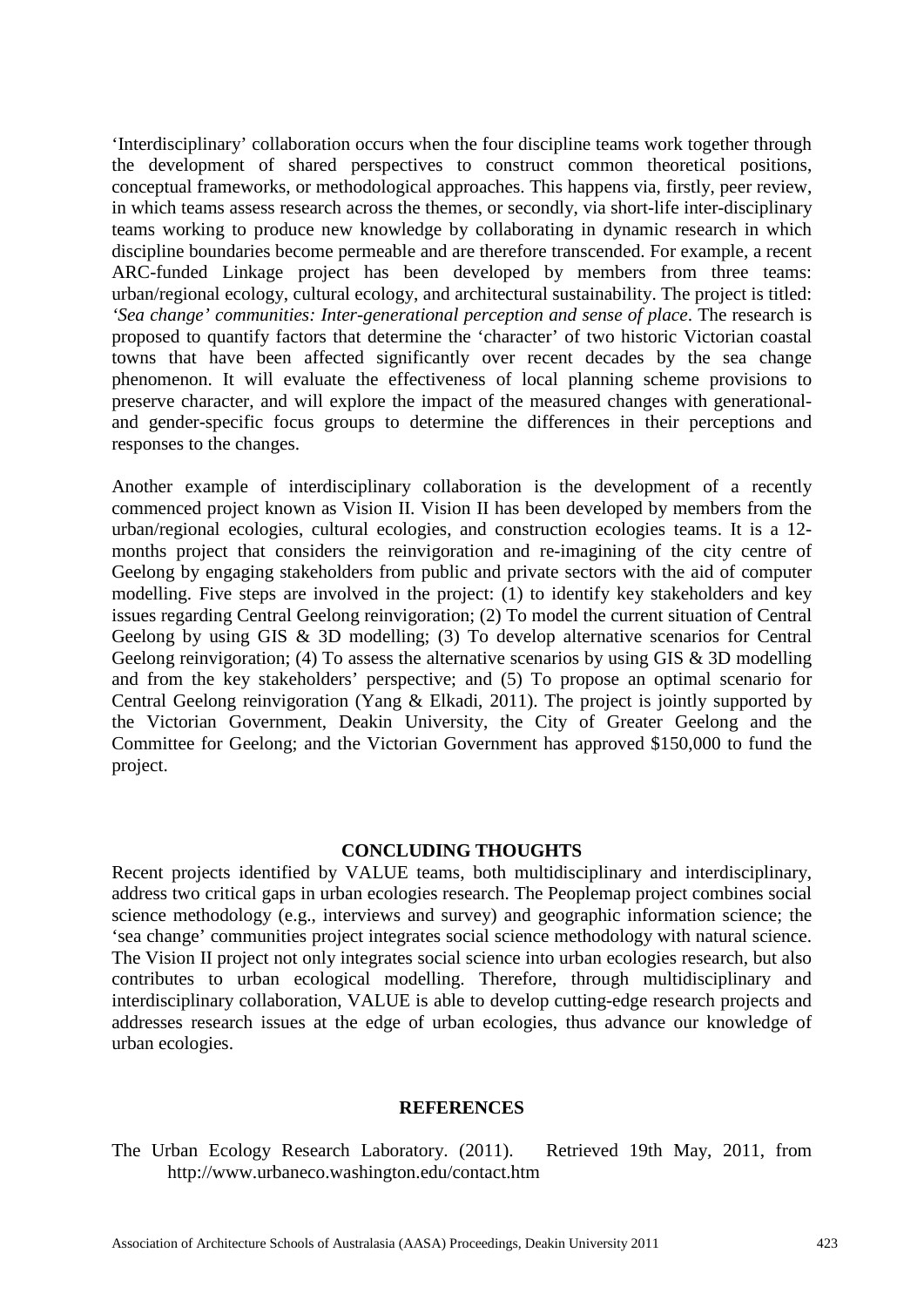- Alberti, M. (2008). *Advances in urban ecology: Integrating humans and ecological processes in urban ecosystems*. New York: Springer.
- Alberti, M., Marzluff, J. M., Shulenberger, E. S., Bradley, G., Ryan, C., & Zumbrunnen, C. (2003). Integrating humans into ecology: Opportunities and challenges for studying urban ecosystems. *BioScience, 53*(12), 1169-1179.
- Bentivegna, V., S. Curwell, M. Deakin, P. Lombardi, G. Mitchell and P. Nijkamp. 2002. A vision and methodology for integrated sustainable urban development: Bequest. *Building Research & Information* 30, no. 2: 83-94.
- Boulanger, P.M. and T. Bréchet. 2005. Models for policy-making in sustainable development: The state of the art and perspectives for research. *Ecological Economics*  55, no. 3: 337-50.
- Collins, J. P., Kinzig, A., Grimm, N. B., Fagan, W. F., Hope, D., Wu, J., et al. (2000). A new urban ecology: Modeling human communities as integral parts of ecosystems poses special problems for the development and testing of ecologicla theory. *American Scientist, 88*(5), 416-425.
- Cooper, I. 2002. Transgressing discipline boundaries: Is bequest an example of'the new production of knowledge'? *Building Research & Information* 30, no. 2: 116-29.
- Deakin, M., P. Huovila, S. Rao, M. Sunikka and R. Vreeker. 2002. The assessment of sustainable urban development. *Building Research & Information* 30, no. 2: 95-108.
- Elkington, J. 1998. Partnerships from cannibals with forks: The triple bottom line of 21st century business. *Environmental Quality Management* 8, no. 1: 37-51.
- Giddings, B., B. Hopwood and G. O'brien. 2002. Environment, economy and society: Fitting them together into sustainable development. *Sustainable Development* 10, no. 4: 187- 96.
- Grimm, V., Revilla, E., Berger, U., Jeltsch, F., Mooij, W. M., Railsback, S. F., et al. (2005). Pattern-oriented modeling of agent-based complex system: Lessons from ecology. *Science, 310*(5750), 987-991.
- Klein, J.T. 1996. *Crossing boundaries: Knowledge, disciplinarities, and interdisciplinarities*: University Press of Virginia Charlottesville.
- Leao, S. (2010). Victoria laboratory for urban ecologies: Strategic view/Operational plan 2011.
- Machlis, G. E., Force, J. E., & Burch, W. R. (1997). The human ecosystem part I: The human ecosystem as an organizing concept in ecosystem management. *Society & Natural Resources, 10*(4), 347-368.
- Marzluff, J. M., Shulenberger, E., Endlicher, W., Alberti, M., Bradley, G., Ryan, C., et al. (Eds.). (2008). *Urban ecology: An international perspective on the interaction between human and nature*. New York: Springer.
- McDonnell, M. J., Hahs, A. K., & Breuste, J. H. (Eds.). (2009). *Ecology of cities and towns: A comparative approach*. Cambridge: Cambridge University Press.
- McIntyre, N. E., Knowles-Yanez, K., & Hope, D. (2000). Urban ecology as an interdisciplinary field: Differences in the use of "urban" between the social and natural sciences. *Urban Ecology, 4*, 5-24.
- Nowotny, H., P. Scott and M. Gibbons. 2001. *Re-thinking science: Knowledge and the public in an age of uncertainty*: Polity Pr.
- Pickett, S. T. A., Cadenasso, M. L., Grove, J. M., Nikon, C. H., Pouyat, E. V., Zipperer, W. C., et al. (2001). Urban ecological systems: Linking terrestrial ecological, physical, and socioeconomic components of metropolitan areas. *Annual Review of Ecology and Systematics, 32*, 127-157.
- Rees, W. E. (1996). Revisiting carrying capacity: Area-based indicators of sustainability. *Population & Environment, 17*(3), 195-215.